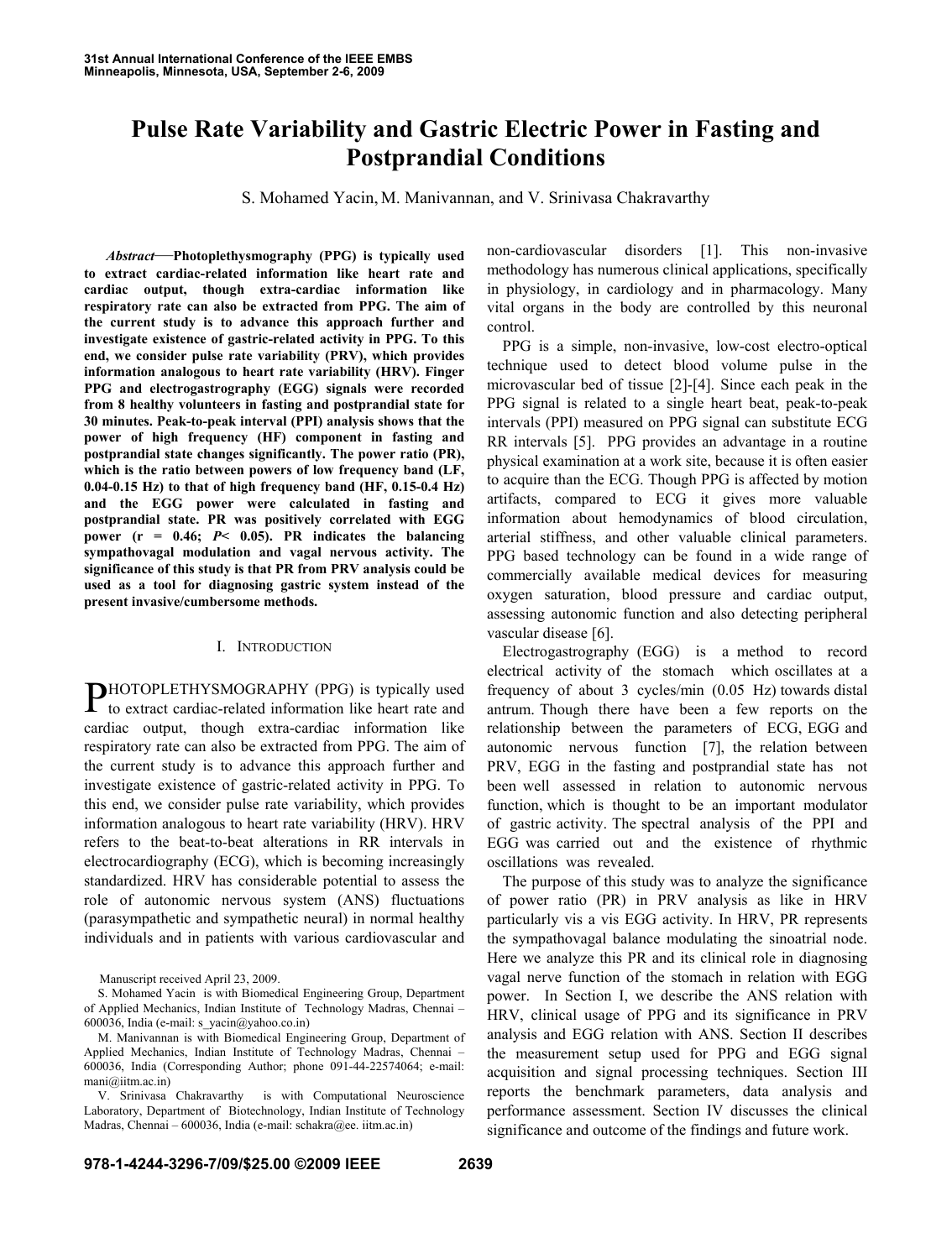## II. MATERIALS AND METHODS

# *A. Subjects*

This study was performed in 8 healthy non-smoking and non-athletic male volunteers without symptoms and history of gastrointestinal, cardiovascular or other diseases. The volunteers participating in this study were recruited from the student population of our institute. The mean age was  $22.0 \pm 2.7$  (SD) years (range 20-28 years) and the mean body mass index (BMI) was  $22.3 \pm 1.7$  (SD) (range 19.7-25.3). Informed consent was obtained from all volunteers, and the study was approved by the Ethical Committee of Indian Institute of Technology Madras.

## *B. Data Acquisition*

We acquired the PPG signal from the finger tip using a reflection type infrared sensor. EGG signals are measured by Ag-Agcl electrodes placed over the abdominal surface. First electrode placed over the antrum of the stomach, the second 5 cm laterally left on a transverse line from the first electrode (bipolar signal for electrogastrography (EGG) was obtained by this pair), and the third, as a reference, 5 cm laterally right on a transverse line from the first electrode [8]. Data acquisition unit MP 35 (Biopac Systems, Inc, USA) is used here.

After resting for 15 minutes in a supine position for stabilization including a little practice of undisturbed respiration, PPG and EGG data were recorded as follows. First, the fasting data were collected after 5 hours fasting for 30 minutes in the supine position. Then the subjects were asked to sit up, eat meal (comprised of limited rice, fruit slices and one cup of water) and then again assume supine position. Postprandial data were collected for more than 30 minutes. During these procedures, the subjects breathed spontaneously at more than 10 cycles/min (or at 12 cycles/min  $= 0.2$  Hz) and to the extent possible, remained quiet and still. The room temperature was regulated at 25°C. Both PPG and EGG signals were recorded at 100 Hz sampling rate.

## *C. Peak-to-peak Interval calculation Algorithm*

Normal PPG signal and the method of peak-to-peak interval calculation are shown in Fig.1. Movement artifacts are removed by visual inspection and the slow baseline drift is removed by linear detrending. Noise removal is done by digital filtering using second order FIR band band-pass filter



Fig. 1. Peak-to-Peak interval (PPI) in a typical PPG signal

extending from 0.01–40Hz prior to peak detection. The architecture for peak detection algorithm is shown in Fig. 2 which has two stages of signal processing. The preprocessing stage relies on signal derivatives and digital filters, emphasizes the desired components in order to maximize the signal-to-noise ratio (SNR). Detection stage decides if an incoming peak is a true component based on a user specified threshold and measures the time interval between two consecutive peaks (PPI) and rejects the secondary dicrotic peaks [9,10]. All these signal processing stages are implemented using MATLAB (The MathWorks co. MATLAB® version 7.2).



Fig. 2. Common architecture of peak detection algorithms. A preprocessing stage emphasizes the desired components and a detection stage performs the actual component detection.

## *D. Pulse Rate Variability (PRV)*

Samples of peak-to-peak intervals in fasting and postprandial states for a healthy volunteer for the same periods are plotted (Fig. 3 a and b). PPI duration changes significantly from fasting to postprandial state. These PPI are fed in to heart rate variability (HRV) analysis software released by Biosignal Analysis and Medical Imaging Group (BSAMIG), University of Kuopio, Kuopio, Finland to obtain the physiological information.



Fig. 3. Peak-to-Peak intervals (PPI) extracted from PPG signal in (a) Fasting state and (b) Postprandial state

In PRV spectrum the high frequency (HF) is generally thought to be a parameter of cardiac parasympathetic vagal nervous activity, whereas the power of the low frequency (LF) component reflects modulation by both sympathetic and parasympathetic activities to the SA node, and the ratio of LF to HF component power (LF/HF) which is denoted as PR represents the sympathovagal balance modulating the sinoatrial node [11].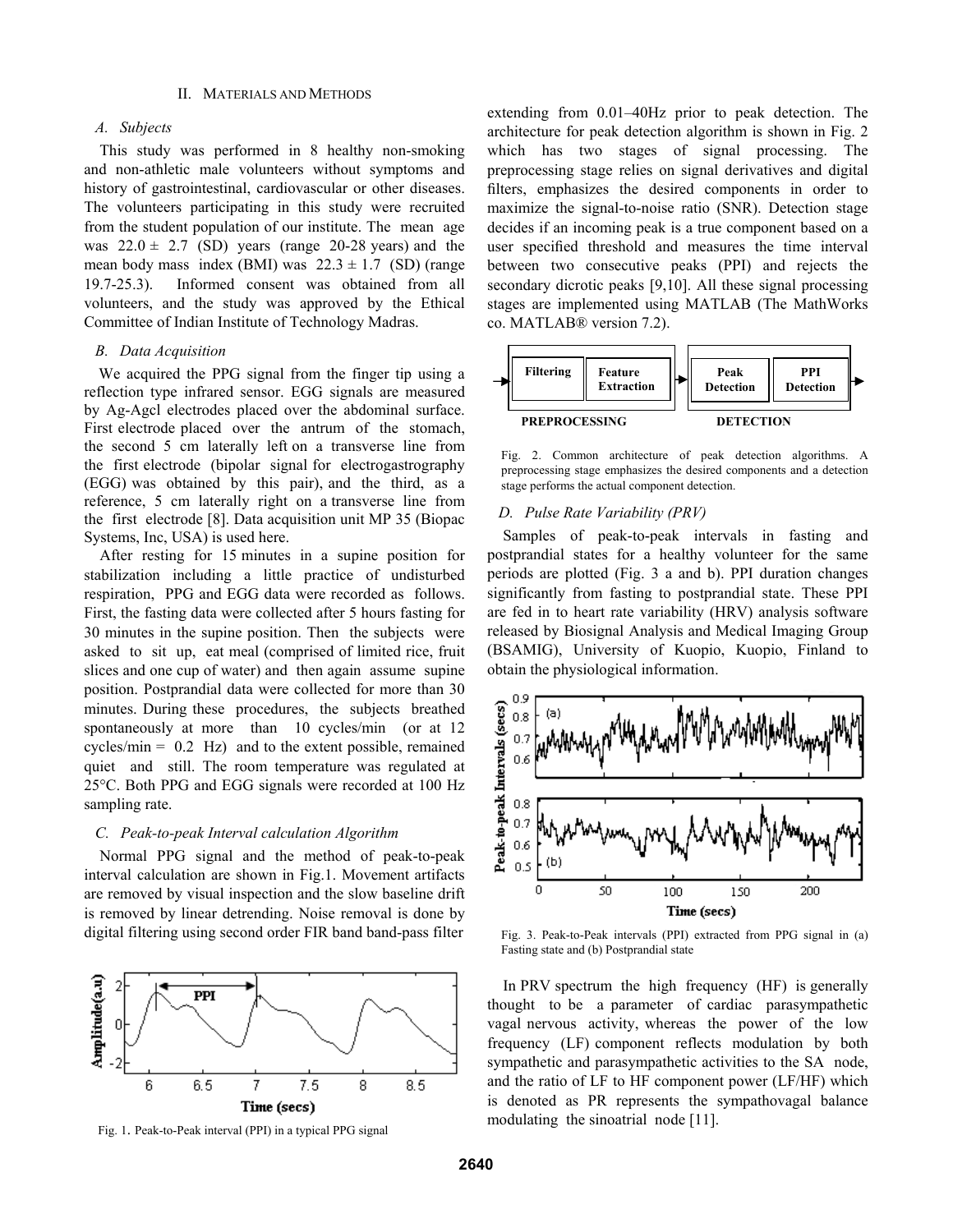## *E. Statistical Analysis*

Mean and standard errors (SE) were calculated and the Student's t-test for paired data was used with *P* values below 0.05 were considered to be significant.

### III. RESULTS

In the frequency-domain analysis power spectral density (PSD) of the PPI series is calculated. Here the PSD is estimated by nonparametric [e.g. fast Fourier transform (FFT) based]. The PSD is analyzed by calculating powers and peak frequencies for different frequency bands. The commonly used frequency bands are very low frequency (VLF, 0-0.04 Hz), low frequency (LF, 0.04-0.15 Hz), and high frequency (HF, 0.15-0.4 Hz). The most common frequency-domain parameters include the powers of VLF, LF, and HF bands in absolute and relative values, the normalized power of LF and HF bands, and the LF to HF ratio. Also the peak frequencies are determined for each frequency band. For the FFT based spectrum powers are calculated by integrating the spectrum over the frequency bands. The powers of HF, LF in both fasting and postprandial states are shown in Fig (5).

## *A)Bench mark parameter*

In this study we used the *power ratio* (PR) of LF to HF as LF/HF. The bench mark parameter power ratio (PR) which is calculated as,

Power Ratio (PR) = 
$$
\frac{PSD value of LF band}{PSD value of HF band}
$$
 (1)

## *B) Data Analysis*

The power of LF and HF are more are less equal in fasting state. But in postprandial state HF power decreased and is very much less compared to LF power (Fig. 4a and 4b). This is consistent for all the eight subjects. Hence the postprandial PR was significantly higher than fasting PR (*P <* 0.05). Fig.7 shows that the postprandial EGG power was significantly higher in the fasting state  $(P < 0.05)$ , confirming earlier experimental results [13].

#### *C) Correlation between PR and EGG power*

As PR increased, EGG power also increased and the two were positively correlated each other ( $n = 8$ ,  $r = 0.46$ ,  $P \le$ 0.05).

#### IV. DISCUSSION

The present study revealed a significant decrease in HF power between fasting and postprandial state in healthy humans. This correlates well with the literature [13] that EGG power increases in the postprandial state. Only in five of the subjects postprandial PR increases 2 to 3 times of fasting PR. In the remaining subjects LF power decreases

and compensates the decrease in HF. Literatures suggest that LF power, when expressed in normalized units, as both a quantitative marker for sympathetic modulations, and sympatovagal activity [10]. HF power is generally thought to be a parameter of cardiac parasympathetic vagal nervous activity [12], so there is a possibility that the change of EGG power in postprandial state is positively correlated with the change of vagal nervous activity.



Fig. 4. PSD of PPI (a) Fasting state and (b) Postprandial state



Fig. 5. Power of LF and HF in fasting and postprandial state  $(F -$ Fasting, P – Postprandial, LF – Low Frequency, HF – High Frequency)

Vagal nerve activity is considered to be associated with phasic motility, because the discharge frequency of vagal efferent fibers increases during the gastric motor activity in the fasted dog [15]. Consequently, the PR (LF/HF) could mirror sympatho/vagal balance or reflect sympathetic modulations.